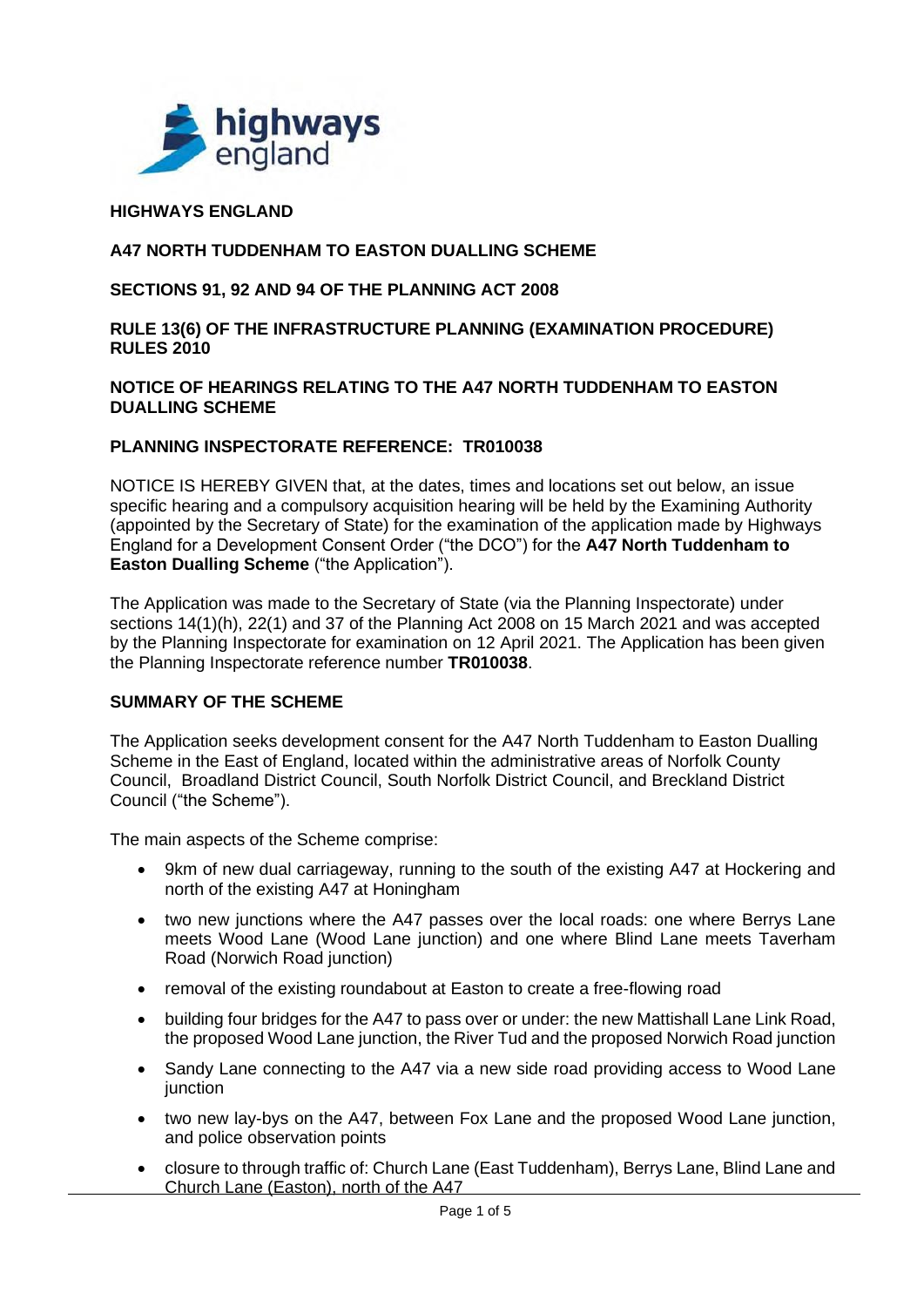- widening of the junction of Rotten Row and Church Lane (East Tuddenham)
- converting sections of the existing A47 for local needs, such as
	- $\circ$  converting to a Class B road north of Honingham, with a new cycle track between the new Dereham Road link road and Honingham roundabout
	- $\circ$  reducing to a single lane in front of St Andrew's church, Honingham, with inclusion of passing places, parking places, turning area and security gate
- alterations to existing public rights of way and provision of new segregated routes for walkers and cyclists, including:
	- $\circ$  a new route for walkers and cyclists linking Honingham with St Andrew's Church below the A47 via the proposed Honingham church underpass
	- $\circ$  a new route for walkers and cyclists linking Easton with Lower Easton over the A47 via the proposed Easton footbridge
- new drainage systems, including:
	- o new outfalls to the River Tud
	- $\circ$  dry culverts to maintain overland flow paths
	- o new attenuation basins, with pollution control devices, to control discharges to local watercourses
- compounds, material storage areas and temporary vehicle parking located within the scheme boundary when construction is taking place
- diverting or installing new utilities infrastructure, such as a high-pressure gas pipeline, electricity cables, water pipelines and electronic communications cables
- environmental measures embedded into the Scheme design to reduce the environmental effects and deliver wider benefits, such as noise barriers, low noise road surface on the A47, permanent mammal crossings and new wetland habitats
- temporary closure of access (exit and entry) to Honingham Lane at the junction with Taverham Road, Weston Road and Telegraph Hill

If the DCO is made by the Secretary of State, it would allow Highways England, for the purpose of constructing, operating and maintaining the Scheme, to acquire compulsorily interests in and rights over land, including the power to create and acquire new rights over land, and to take possession of and to use land temporarily.

#### **HEARINGS**

The Examining Authority's Rule 8 letter dated 12 August 2021 contains a programme for the examination of the Application, including a number of hearings. The hearings taking place in January 2022 will be held at the dates and times set out in the table below.

| <b>Date</b>            | <b>Hearing Type</b>                                                                                                                                          | Time                                        | <b>Joining Details</b>                                                                                                                              |
|------------------------|--------------------------------------------------------------------------------------------------------------------------------------------------------------|---------------------------------------------|-----------------------------------------------------------------------------------------------------------------------------------------------------|
| Wednesday<br>5 January | <b>Compulsory Acquisition</b><br>Hearing 3:                                                                                                                  | Arrangements conference<br>starts at 9.30am | Virtually via Microsoft<br>Teams                                                                                                                    |
| 2022                   | For the Applicant to<br>provide an update on the<br>current position with<br>regards to Compulsory<br><b>Acquisition and Temporary</b><br>Possession and, if | Hearing starts at 10.00am                   | *Joining instructions will<br>be issued via email in<br>advance of each<br>hearing to parties who<br>notified the Planning<br>Inspectorate of their |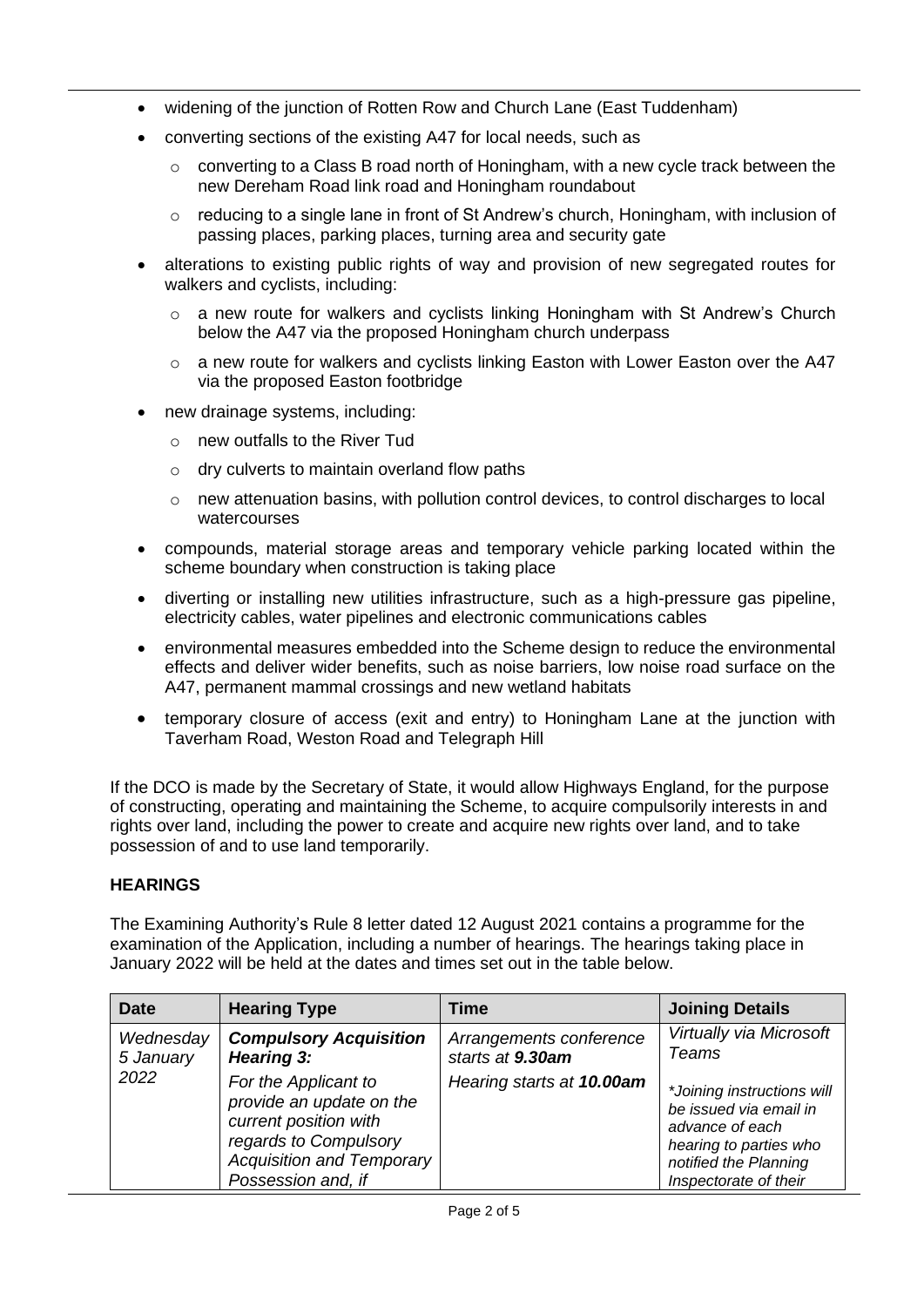|                               | required, a discussion on<br>specific plots.                                                                             |                                                                                 | wish to speak at the<br>hearing. A link to the<br>'live stream' (where the<br>hearing can be followed                                                                      |
|-------------------------------|--------------------------------------------------------------------------------------------------------------------------|---------------------------------------------------------------------------------|----------------------------------------------------------------------------------------------------------------------------------------------------------------------------|
| Thursday 6<br>January<br>2022 | <b>Issue Specific Hearing 3:</b><br><b>Draft Development</b><br><b>Consent Order and</b><br><b>Environmental Matters</b> | <b>Arrangements Conference</b><br>starts at 9.30am<br>Hearing Starts at 10.00am | live but without<br>participation) will be<br>posted on the Planning<br>Inspectorate's project<br>website (see link below)<br>the day before each<br>hearing via a banner. |

**LOCATION OF THE HEARING** — The hearings will be held virtually with participants attending at different locations, such as their home or office. A web address and/or telephone number will be provided on the Planning Inspectorate's project website (see below) or directly to preregistered participants in advance of the hearing to allow access to the hearing by a tablet or computer connected to the internet and/or by telephone.

**ARRANGEMENTS CONFERENCE** — All participants will be required to attend an Arrangements Conference before each session of the hearing. This will be held with the Planning Inspectorate's Case Team 30 minutes before the start of each session. This gives time for the Case Team to admit everyone to the hearing.

**CANCELLATION OF A HEARING** — If the above hearings are no longer required, reasonable notice will be provided of the Planning Inspectorate's decision to cancel the hearing by the posting of a banner on the Planning Inspectorate's project website.

**REQUEST FOR NOTIFICATION OF A WISH TO SPEAK AT A HEARING** — Advance notice must be provided by email to the Planning Inspectorate's Case Team of a wish to speak at a hearing: [A](mailto:A47NorthTuddenhamtoEaston@planninginspectorate.gov.uk)[47NorthTuddenhamtoEaston@planninginspectorate.gov.uk](mailto:A47NorthTuddenhamtoEaston@planninginspectorate.gov.uk)

Any hearings further to those listed above will be advertised by one or more further notices. In accordance with Rule 13(3) of Infrastructure Planning (Examination Procedure) Rules 2010, as amended, the Planning Inspectorate will also notify interested parties of the date, time and place fixed for each hearing.

**For more information on the above hearings, the examination of the Application and full examination timetable (and any amendments to it), including how and when to register to speak at the hearings and how and when to make written submissions**, please contact the Planning Inspectorate using the details at the end of this notice, or visit the Planning Inspectorate's project website where procedural decisions and notices of hearings are available to download:

[https://infrastructure.planninginspectorate.gov.uk/projects/eastern/a47-north](https://infrastructure.planninginspectorate.gov.uk/projects/eastern/a47-north-tuddenham-to-easton/?ipcsection=overvie)[tuddenham-to-easton/](https://infrastructure.planninginspectorate.gov.uk/projects/eastern/a47-north-tuddenham-to-easton/?ipcsection=overvie)

Annex C of the Planning Inspectorate's Rule 8 letter dated 12 August 2021 provides further information on hearings procedure and is available to download via the following hyperlink:

[https://infrastructure.planninginspectorate.gov.uk/wp](https://infrastructure.planninginspectorate.gov.uk/wp-content/ipc/uploads/projects/TR010038/TR010038-000401-A47%20NT2E%20Rule%208%20Letter%20FINAL.pdf)[content/ipc/uploads/projects/TR010038/TR010038-000401-](https://infrastructure.planninginspectorate.gov.uk/wp-content/ipc/uploads/projects/TR010038/TR010038-000401-A47%20NT2E%20Rule%208%20Letter%20FINAL.pdf) [A47%20NT2E%20Rule%208%20Letter%20FINAL.pdf](https://infrastructure.planninginspectorate.gov.uk/wp-content/ipc/uploads/projects/TR010038/TR010038-000401-A47%20NT2E%20Rule%208%20Letter%20FINAL.pdf)

Additional information about DCO hearings and examination procedure is included in the Planning Inspectorate's Advice Note 8 which can be found here: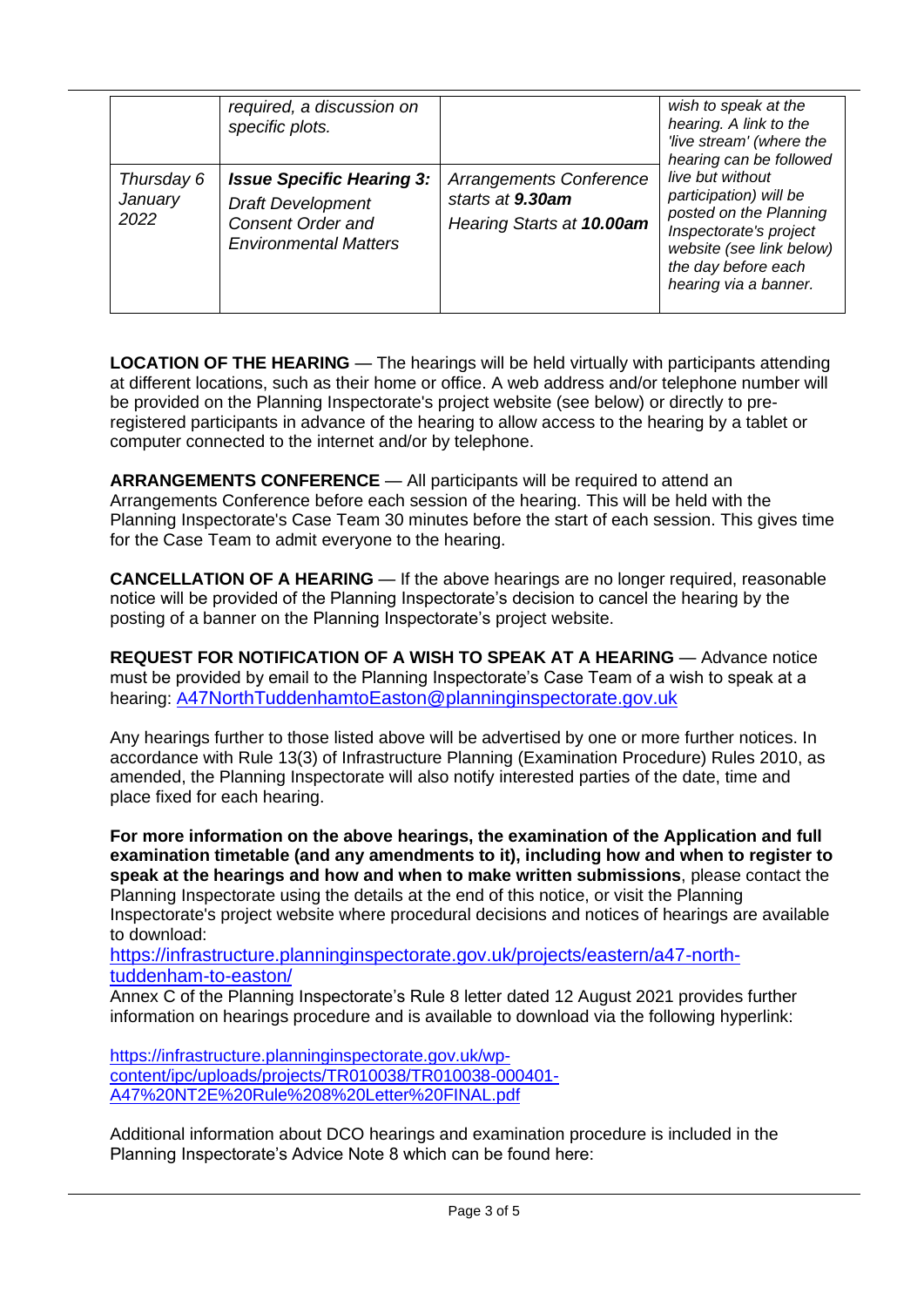[https://infrastructure.planninginspectorate.gov.uk/wp-content/uploads/2013/04/Advice-note-](https://infrastructure.planninginspectorate.gov.uk/wp-content/uploads/2013/04/Advice-note-8.0.pdf)[8.0.pdf](https://infrastructure.planninginspectorate.gov.uk/wp-content/uploads/2013/04/Advice-note-8.0.pdf)

## **COPIES OF THE APPLICATION DOCUMENTS**

Copies of the Application documents, including the draft Development Consent Order, the compulsory acquisition information (including the Land Plans, Book of Reference, Funding Statement and Statement of Reasons) and the Environmental Statement can be viewed and downloaded online at the Planning Inspectorate's project website:

[https://infrastructure.planninginspectorate.gov.uk/projects/eastern/a47-north](https://infrastructure.planninginspectorate.gov.uk/projects/eastern/a47-north-tuddenham-to-easton/?ipcsection=docs)[tuddenham-to-easton/?ipcsection=docs](https://infrastructure.planninginspectorate.gov.uk/projects/eastern/a47-north-tuddenham-to-easton/?ipcsection=docs)

The Application documents can also be viewed electronically, free of charge, at the following public locations:

| <b>Location</b>                                                                                                                | <b>Opening Times</b>                                                                                                                                                                                 |  |
|--------------------------------------------------------------------------------------------------------------------------------|------------------------------------------------------------------------------------------------------------------------------------------------------------------------------------------------------|--|
| <b>Costessey Library</b><br><b>Breckland Road</b><br>Costessey<br><b>Norwich</b><br>NR5 0RW                                    | Monday: 9am-7pm<br>Tuesday: 2pm-7pm<br>Wednesday: 9.30am-7pm<br>Thursday: Closed<br>Friday: 2pm-7pm<br>Saturday: 11am-4pm<br>Sunday: Closed                                                          |  |
| <b>Dereham Library</b><br>59 High Street<br>Dereham<br><b>NR19 1DZ</b>                                                         | Monday: 9.30am-7pm<br>Tuesday: 9.30am-7pm<br>Wednesday:9.30am-7pm<br>Thursday: 9.30am-7pm<br>Friday: 9.30am-7pm<br>Saturday 9.30am-4pm<br>Sunday: 10am-4pm (Open Library access<br>only)             |  |
| <b>Norfolk and Norwich Millennium Library</b><br>The Forum<br><b>Millennium Plain</b><br><b>Norwich</b><br>NR <sub>2</sub> 1AW | Monday: 10am-7pm<br>Tuesday: 10am-7pm<br>Wednesday: 10am-7pm<br>Thursday: 10am-7pm<br>Friday: 10am-7pm<br>Saturday: 9am-5pm<br>Sunday: 10.30am - 4.30pm (Open Library<br>access to first floor only) |  |

Venue copying charges will apply*.* Check with the location before you leave to confirm opening times, and whether you need to register as a library member in order to use a computer.

## **FURTHER INFORMATION**

Further information about the Application, the hearings and accompanied site inspection, and how to take part in the examination and any other matters covered in this notice may be obtained from the Planning Inspectorate or the Highways England A47 North Tuddenham to Easton Dualling Project Team using the following contact details:

#### **The Planning Inspectorate**